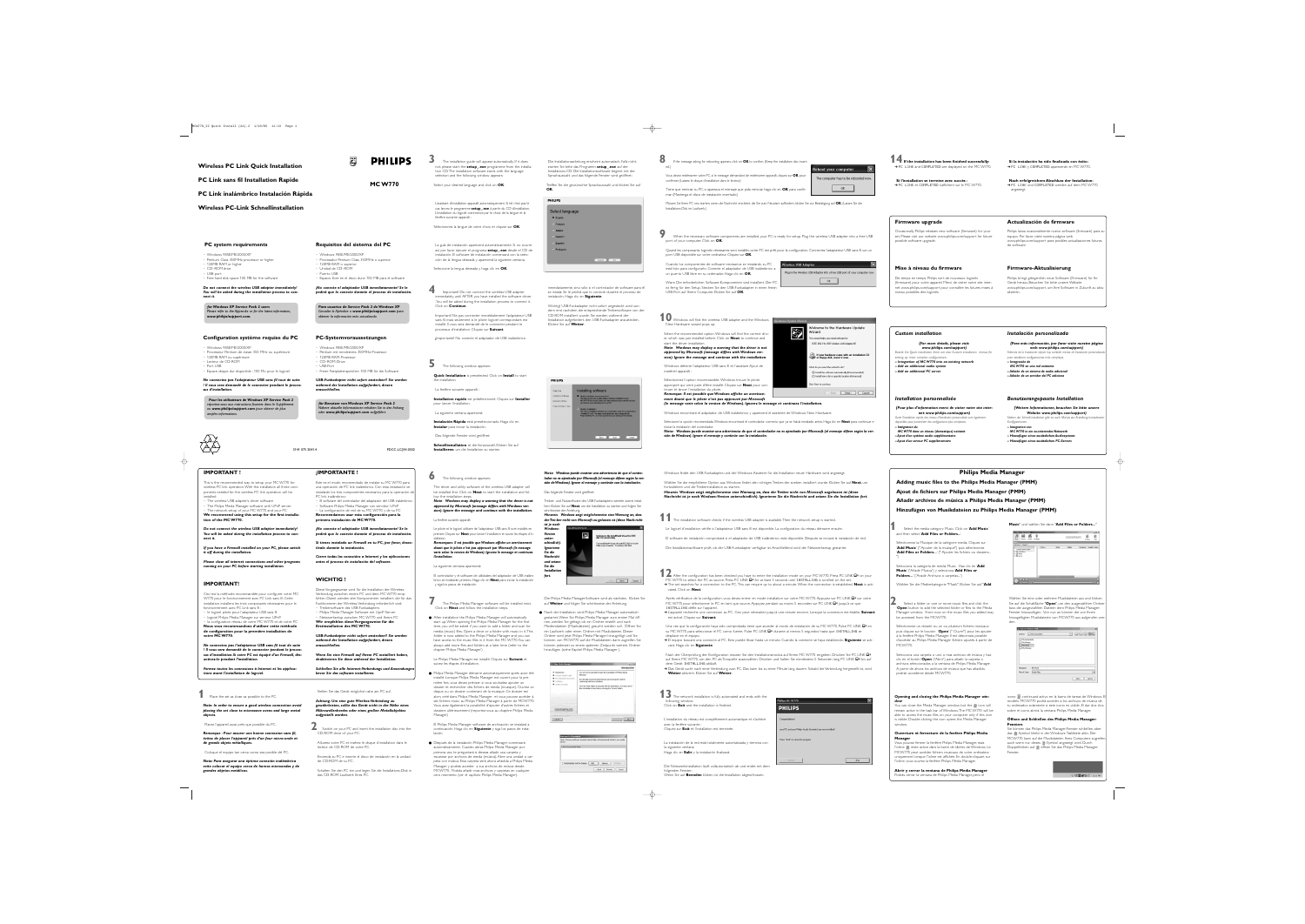# **Appendix\_Supplément\_Apéndice\_Anhang**

**MC W770**

**PHILIPS** 

3141 075 20521 PDCC-LC/JW-0501







Use the check boxes below to limit or expand the default search, which includes local<br>paths and removable media. The best driver found will be installed. Search removable media (floppy, CD-ROM...) Include this location in the search:  $\supset$  Don't search. I will choose the driver to install. .<br>Choose this option to select the device driver from a list. Windows does not g<br>the driver you choose will be the best match for your hardware.  $\overline{\text{ < Back}}$  Next  $\overline{\text{ } }$  Cancel



|                                           | Found New Hardware Wizard |                                                                                                                                                                                                                                                              |
|-------------------------------------------|---------------------------|--------------------------------------------------------------------------------------------------------------------------------------------------------------------------------------------------------------------------------------------------------------|
| lieuwe<br>dows                            |                           | Welcome to the Found New<br>Hardware Wizard<br>Windows will search for current and updated software by<br>looking on your computer, on the hardware installation CD, or or<br>the Windows Update Web site (with your permission).<br>Read our privacy policy |
| <b>New</b><br><sub>2</sub> ione<br>pdate… |                           | Can Windows connect to Windows Update to search for<br>software?<br>◯ Yes, this time only<br>Yes, now and every time I connect a device<br>No, not this time                                                                                                 |
| er alter-<br>gången                       |                           | Click Next to continue.<br>Cancel<br>< Back<br>Next >                                                                                                                                                                                                        |
|                                           |                           |                                                                                                                                                                                                                                                              |

wizard helps you install software for: IEEE 802.11b USB Wireless LAN Adapter

hat do you want the wizard to do?  $\bigcirc$  Install the software automatically (Recommer Install from a list or specific location (Advance

to continue.

If your hardware came with an installation CD<br>Or floppy disk, insert it now.

 $\overline{\text{ < Back}}$  Next  $\overline{\text{ } }$  Cancel

H

.<br>Found New Hardware Wizard

lease choose your search and installation options.

Use the check boxes below to limit or expand the default search, wh<br>paths and removable media. The best driver found will be installed.

Choins search: I will choose the clivet to illistal:<br>- Choose this option to select the device driver from a list. Windows does not gu<br>- the driver you choose will be the best match for your hardware.

Search for the best driver in these locations

Search removable media (floppy, CD-ROM...) Include this location in the search:

 $\bigcirc$  Don't search. I will choose the driver to install.

### **for Windows XP Service Pack 2 users**

**Option 1 A. Installing when you have Firewall switched off B. Setting Firewall Exceptions**

**Option 2 Installing when you have Firewall switched on**

**pour les utilisateurs de Windows XP Service Pack 2**

#### **Option 1 A. Installation avec pare-feu désactivé B. Définition des exceptions du pare-feu**

**Option 2 Installation avec pare-feu activé**

#### **Option/Option/Opción/Option 1 B. Setting Firewall Exceptions Configuración de excepciones del servidor de seguridad Définition des exceptions du pare-feu Firewall-Ausnahmen einstellen A. Installing when you have Firewall switched off** After installation of **Philips Media Manager** and your drivers, when **Windows Firewall** is activated Firewall will block streaming. **Installation avec pare-feu désactivé** ("CONNECTING…." scrolls continuously on the MCW770 display.) If this should happen, you will need to add 2 programs.This will **Instalación con el servidor de seguridad desactivado** then "unblock" **Philips Media Manager** from Windows Firewall and help improve access to your music via PC Link and **Philips Media Manager**. **Installation bei deaktivierter Firewall** Une fois l'installation de **Philips Media Manager** et des pilotes terminée, l'activation du **pare-feu Windows** empêche la diffusion du contenu multimédia. (CONNECTING ...défile sur l'afficheur.) Dans ce cas, vous devez ajouter 2 programmes. Ces derniers autoris-**1** Please refer to **steps 1-8** as given in the **Wireless PC Link Quick Installation**. eront la diffusion de **Philips Media Manager** à partir du **pare-feu Windows** et faciliteront l'accès à la musique via PC LINK et **Philips Media Manager**. Reportez-vous aux **instructions 1-8** fournies dans **PC Link sans fil Installation Rapide**. Consulte los **pasos 1-8** tal como se indica en **PC Link inalámbrico Instalación Rápida**. Después de instalar **Philips Media Manager** y los controladores correspondientes, si **Firewall de Windows** está activado el servi-Mehr Information erhalten Sie in den **Schritten 1-8** wie unter **Wireless PC-Link Schnellinstallation**. dor de seguridad bloqueará la transmisión. (CONNECTING avanza continuamente en Ca windows Firewall la pantalla.) Si ocurre esto, deberá añadir 2 programas. Con ellos se "desbloqueará" eneral Exceptions Advanced **Philips Media Manager** de **Firewall de Windows** y mejorará el acceso a la músi-Vindows Fin .<br>Velcome to the Equad New ca mediante **Philips Media Manager**. **2** After you plug in your USB Adapter, the **Found New Hardware Wizard** window ware Wizard Nach der Installation von **Philips Media Manager** und der Treiber wird bei aktiviert-General Exceptions Advanced Vindows Firewall is blocking incoming network connections, except for the<br>programs and services selected below, Adding exceptions allows some programs<br>boundly both that mini-thing consumer conditions allows some programs appears. Make sure you select the **No, not this time** option for Windows Update. Click er **Windows Firewall** die Firewall Streamvorgänge blockieren. (...läuft ständig über on **Next**. das Display.) Wenn dies der Fall ist, müssen Sie 2 Programme hinzufügen. Diese heben Une fois l'adaptateur USB branché, la fenêtre **Assistant matériel détecté** <sup>s</sup>'affiche. die Sperre auf für **Philips Media Manager** von **Windows Firewall** und sorgen für n Windows connect to Windows Update to search fo Name<br>□ File and Printer Sharing Sélectionnez l'option **Non, pas maintenant pour la mise à jour de Windows**. verbesserten Zugriff auf Musikdateien über **Philips Media Manager**. ◯ Yes, this time only ◯ Yes, now and every time I connect a device Cliquez sur **Next**. □ Remote Desktop<br>■ UPnP Framework .<br>p, not this time Después de conectar el adaptador USB, aparece la ventana **Asistente para hardware**  $\bigotimes$   $\bigcirc$  Off (i)

- 
- 
- 

### **para usuarios de Service Pack 2 de Windows XP**

**PHILIPS** 

**Opción 1 A. Instalación con el servidor de seguridad desactivado B. Configuración de excepciones del servidor de seguridad**

**Opción 2 Instalación con el servidor de seguridad activado**

**für Benutzer von Windows XP Service Pack 2**

**Option 1 A. Installation bei deaktivierter Firewall B. Firewall-Ausnahmen einstellen**

**Option 2 Installation bei aktivierter Firewall** **das Sucher neuer Hardware angezeigt**. Stellen Sie sicher, dass **Nein**, **später eine Internetverbindung einrichten für** Windows Update...gewählt wurde. Klicken Sie auf Next.

**nuevo encontrado**.Asegúrese de seleccionar la opción **No por el momento para Windows Update**... Haga clic en **Siguiente**. Nachdem Sie den USB-Adapter angeschlossen haben, wird das Fenster **Assistent für**

#### **3** The following window appears. Make sure you select the **Advanced** option. Click on **Next**.

À l'affichage de la fenêtre suivante. Sélectionnez l'option **Advanced** (Avancé). Cliquez sur **Next**. Cuando aparezca la ventana. Compruebe que esté seleccionada la opción **Avanzado**. Haga clic en **Siguiente**. Das folgende Fenster angezeigt wird, muss die Option für das **Erweitert** gewählt sein.

Klicken Sie auf **Next**.

#### **4** When the following window appears, make sure you select the **Search removable media (floppy, CD-ROM…)** option. Click on **Next**. Quand à l'affichage de la fenêtre suivante, sélectionnez l'option **Rechercher dans les médias amovibles (disquette, CD-ROM...)**. Cliquez sur **Next**. Cuando aparezca la ventana, compruebe que esté seleccionada la opción de **Buscar en medios extraíbles (disquete, CD-ROM)**. Haga clic en **Siguiente**. Wenn das folgende Fenster angezeigt wird, muss die Option für das **Suchen von Wechselmedien (Diskette, CD-ROM)** gewählt sein. Klicken Sie auf **Next**.

**5** Follow onscreen instructions to complete installation. (Please refer to **steps 11-14** as given in the **Wireless PC Link Quick Installation**.) Suivez les instructions à l'écran pour terminer l'installation. (Reportez-vous aux **instructions 11-14** fournies dans **PC Link sans fil**

**Installation Rapide**.) Siga las instrucciones en pantalla para finalizar la instalación. (Consulte los **pasos 11-14** tal como se indica en **PC Link inalámbrico Instalación Rápida**.) Folgen Sie den Anweisungen auf dem Bildschirm, um die Installation vollständig auszuführen. (Mehr Information erhalten Sie in den

**Schritten 11-14** wie unter **Wireless PC-Link Schnellinstallation**.)

### **1** Enter your **Control Panel** ➜ **Windows Firewall** ➜ **Exceptions** ➜ **Add Program...** Sélectionnez **Panneau de configuration** ➜ **Pare-feu Windows** ➜ **Exceptions** ➜

**Ajouter un programme...** Acceda a **Panel de control** ➜ **Firewall de Windows** ➜ **Excepciones** ➜

 $2$  Nadat u uw USB-adapter hebt aangesloten, wordt het dialoogvenster **Wizard N hardware gevonden** weergegeven. Selecteer de optie **Nee**, **nu niet bij Windows Update**... Klik op **Next**.

**Agregar programa...** Wählen Sie unter **Systemsteuerung** ➜ **Windows Firewall** ➜ **Ausnahmen** ➜ **Programm hinzufügen...**

**2** In the **Add a Program** window, select to add **Philips Media Manager**. Click on **OK**. Dans la fenêtre **Ajouter un programme**, choisissez d'ajouter **Philips Media Manager**. Cliquez sur **OK**. En la ventana **Agregar programa**, seleccione añadir **Philips Media Manager**. Haga clic en **OK**.

Dopo che l'adattatore USB è stato collegato, viene visualizzata la finestra **Found** Hardware (Installazione guidata nuovo hardware.) Assicurarsi di selezionare l'op per gli aggiornamenti di Windows No, not this time option for Windows Up ( No, non adesso...). Fare clic su **Next**. När du har anslutit din USB-adapter visas guiden Ny maskinvara. Se till att du välje nativet **No**, not this time option for Windows Update... (Nej, inte den här för...) Klicka på **Next**. Når du har tilsluttet dit USB-kort, vises vinduet Ny hardware fundet: **Found New Hardware**. Vælg **No**, **not this time option for Windows Update**... (Nej, ikke nu til...). Klik på **Next**.

Geben Sie im Fenster **Programm hinzufügen** an, dass Sie **Philips Media Manager** hinzufügen möchten. Klicken Sie auf **OK**.

**3** Enter your **Control Panel** ➜ **Windows Firewall** ➜ **Exceptions** ➜ **Add Program...** Sélectionnez **Panneau de configuration** ➜ **Pare-feu Windows** ➜ **Exceptions** ➜ **Ajouter un programme...**

Acceda a **Panel de control** ➜ **Firewall de Windows** ➜ **Excepciones** ➜ **Agregar programa...** Wählen Sie unter **Systemsteuerung** ➜ **Windows Firewall** ➜ **Ausnahmen** ➜ **Programm hinzufügen...**

**4** In the **Add a Program** window, select to add **WLANUtility**. Click on **OK**. Dans la fenêtre **Ajouter un programme**, choisissez d'ajouter **WLANUtility**. Cliquez sur **OK**. En la ventana **Agregar programa**, seleccione añadir **WLANUtility**. Haga clic en **OK**. Geben Sie im Fenster **Programm hinzufügen** an, dass Sie **WLANUtility** hinzufügen möchten. Klicken Sie auf **OK**.



 $\begin{array}{c} \begin{array}{c} \text{or } \textbf{K} \end{array} \end{array}$ 

Add Program... | Add Port.. | Edit... | Dele .<br>Display a notification when Windows Firewall blocks a program

ommunications with a program by adding it to the Exceptions list<br>Program or oligk Prouve to search for one that is not listed.

OK Cancel

What are the risks of allowing exceptions?

**ISN Explorer** 

Spider Solitaire

Change scope...  $\big]$ 

install IEEE 802.11b Package

### **B.** Uitzonderingen voor de firewall instellen Ställa in undantag för brandvägg **Configurazione delle eccezioni per il Firewall Indstilling af firewall-undtagelser**

**5** Follow onscreen instructions to complete Firewall setting. Suivez les instructions à l'écran pour terminer l'installation du pare-feu Windows. Siga las instrucciones en pantalla para finalizar la instalación. Folgen Sie den Anweisungen auf dem Bildschirm, um die Installation vollständig auszuführen.

**Wireless PC Link Quick Installation PC Link sans fil Installation Rapide PC Link inalámbrico Instalación Rápida Wireless PC-Link Schnellinstallation**

# **Bijlage\_Appendice\_Bilaga\_Appendiks**

**MC W770**

**PHILIPS** 

**alleen voor gebruikers van Windows XP Service Pack 2**

**Optie 1 A. Installeren wanneer uw firewall uit staat B. Uitzonderingen voor de firewall instellen**

**Optie 2 Installeren wanneer uw firewall aan staat**

**per utenti Windows XP - Service Pack 2**

**Opzione 1 A. Installazione con il Firewall disattivato B. Configurazione delle eccezioni per il Firewall**

**Opzione 2 Installazione con il Firewall attivato**

# **för användare med Windows XP Service**

**Pack 2 installerat**

**Alternativ 1**

**A. Installera när brandväggen är av B. Ställa in undantag för brandvägg**

**Alternativ 2**

**Installera när brandväggen är på**

**til brugere af Windows XP Service Pack**

**2**

**Indstilling 1 A. Installation, når firewall'en er slukket B. Indstilling af firewall-undtagelser**

**Indstilling 2**

**Installation, når firewall'en er slukket**

### **Optie/Opzione/Alternativ/Indstilling 1**

**A. Installeren wanneer uw firewall uit staat Installazione con il Firewall disattivato Installera när brandväggen är av Installation, når firewall'en er slukket**

#### **1** Raadpleeg de **stappen 1-8**, in **Draadloze PC-Link Snelle installatie**. Consultare i **passaggi 1-8** come illustrato in **PC LINK wireless Installazione Rapida**. Läs **steg 1-8** som beskrivs i **Trådlös PC länk Snabbinstallation**. Se **trin 1-8** som beskrevet i **Trådløs PC Link Hurtig installering** for at få de seneste oplysninger.

**3** Het volgende dialoogvenster wordt weergegeven, selecteert u **Advanced** (Geavanceerd). Klik op **Next**.

La finestra viene visualizzata, selezionare l'opzione per la **Advanced** (Avanzate.) Fare clic su **Next**. Följande fönster visas väljer du alternativet för att **Advanced** (det avancerade alterna-

tivet.) Klicka på **Next**. Det følgende vinduet vises, skal du vælge **Advanced** (Avanceret). Klik på **Next**.

#### **4** Wanneer het volgende dialoogvenster wordt weergegeven, selecteert u **Op verwisselbare media zoeken (b.v. op een diskette of cd-rom)**. Klik op **Next**. Quando la finestra viene visualizzata, selezionare l'opzione per la ricerca nelle unità rimovibili, **Search removable media (floppy, CD-ROM)**. -Fare clic su **Next**. När följande fönster visas väljer du alternativet för att söka på flyttbara enheter: **Search removable media (diskett, CD-ROM)**. Klicka på **Next**. Når vinduet vises, skal du vælge Søg på flytbart medie (diskette, cd-rom...): **Search removable media (floppy, CD-ROM)**. Klik på **Next**.



Seguire le istruzioni sullo schermo per completare l'installazione. (Consultare i **passaggi 11-14** come illustrato in **PC LINK wireless**

### **5** Volg de instructies op het scherm om de installatie te voltooien. (Raadpleeg de **stappen 11-14**, in **Draadloze PC-Link Snelle installatie**.) **Installazione Rapida**.) Slutför installationen genom att följa instruktionerna på skärmen. (Läs **steg 11-14** som beskrivs i **Trådlös PC länk Snabbinstallation**.)

Følg instruktionerne på skærmen for at udføre installationen. (Se **trin 11-14** som beskrevet i **Trådløs PC Link Hurtig**

**installering**)

Als u nadat u **Philips Media Manager** en de stuurprogramma's hebt geïnstalleerd, **Windows Firewall** inschakelt wordt alle streaming tegengehouden. (CONNECTING...wordt voortdurend op het scherm weergegeven.) In dit geval moet u 2 extra programma's installeren. Deze programma's "deblokkeren" **Philips Media Manager** van **Windows Firewall** en verbeteren de toegang tot uw muziek via **Philips Media Manager**.

Dopo aver installato **Philips Media Manager** e i driver, se **Windows Firewall** é attivato, Firewall bloccherà lo streaming. (CON-NECTING... scorre continuamente sul display.) Se si verifica questo problema, sarà necessario aggiungere 2 programmi. Questi programmi "sbloccheranno" **Philips Media Manager** da **Windows Firewall** e consentiranno di migliorare l'accesso alla musica via **Philips**

**Media Manager**. Efter att du har installerat **Philips Media Manager** och drivrutinerna och **Windows-br** väggen strömning av data. (CONNECTING ...bläddras kontinuerligt på skärmen.) Om det händer måste du lägga till två program. Då "avblockerar" de **Philips Media Manager** från **Windows-brandväggen** och ger bättre åtkomst till din musik via **Philips Media Manager**.

Når du har installeret **Philips Media Manager** og driverne, og **Windows Firewall** er aktiveret, spærrer firewall'en for streaming. (CONNECTING ...ruller fortløbende på skærmen). Hvis dette skulle ske, skal du tilføje to programmer. Disse programmer vil derefter ophæve spærringen af **Philips Media Manager** fra **Windows Firewall** og lette adgangen til din musik via **Philips Media Manager**.

**1** Ga naar **Configuratiescherm** ➜ **Windows Firewall** ➜ **Uitzonderingen** ➜ **Programma toevoegen...**

Andare al **Pannello di controllo** ➜ **Windows Firewall** ➜ **Eccezioni** ➜ **Aggiungi programma...** Öppna **Kontrollpanelen** ➜ **Windows-brandväggen** ➜ **Undantag** ➜ **Lägg till**

**program...** Åbn **Kontrolpanel** ➜ **Windows Firewall** ➜ **Undtagelser** ➜ **Tilføj program...**

**2** In het dialoogvenster **Programma toevoegen**, selecteert u **Philips Media Manager** om toe te voegen. Klik op **OK**. Nella finestra **Aggiungi programma**, quindi selezionare aggiungi **Philips Media Manager**. Fare clic su **OK**.

I fönstret **Lägg till program** väljer du att lägga till **Philips Media Manager**. Klicka på **OK**. Vælg at tilføje **Tilføj program** i vinduet **Philips Media Manager** Klik på **OK**.

**3** Ga naar **Configuratiescherm** ➜ **Windows Firewall** ➜ **Uitzonderingen** ➜ **Programma toevoegen...** Andare al **Pannello di controllo** ➜ **Windows Firewall** ➜ **Eccezioni** ➜ **Aggiungi programma...** Öppna **Kontrollpanelen** ➜ **Windows-brandväggen** ➜ **Undantag** ➜ **Lägg till program...**

Åbn **Kontrolpanel** ➜ **Windows Firewall** ➜ **Undtagelser** ➜ **Tilføj program...**

**4** In het dialoogvenster **Programma toevoegen**, selecteert u **WLANUtility** om toe te voegen. Klik op **OK**. Nella finestra **Aggiungi programma**, quindi selezionare aggiungi **WLANUtility**. Fare clic su **OK**. I fönstret **Lägg till program** väljer du att lägga till **WLANUtility**. Klicka på **OK**.

Vælg at tilføje **Tilføj program** i vinduet **WLANUtility**. Klik på **OK**.

|                                     |                                                                                            | randväggen har aktiverats, blockerar brar                                                                                                                                                                                                                                                                                                             |
|-------------------------------------|--------------------------------------------------------------------------------------------|-------------------------------------------------------------------------------------------------------------------------------------------------------------------------------------------------------------------------------------------------------------------------------------------------------------------------------------------------------|
| Vindows Firewall<br>meral           | <b>Exceptions</b>                                                                          | Advanced<br>Windows Firewall is helping to protect your PC                                                                                                                                                                                                                                                                                            |
| Vindows Firewall<br>om gaining acce |                                                                                            | <b>S Windows Firewall</b><br>Exceptions<br>General<br>Advanced                                                                                                                                                                                                                                                                                        |
|                                     | ⊚ On [r <br>This s<br>compu<br>⊺Dd<br>Sd<br>lod<br>Fir<br>iar<br>Off fil<br>Avoid<br>compu | Windows Firewall is blocking incoming network connections, except for the<br>programs and services selected below. Adding exceptions allows some program<br>to work better but might increase your security risk.<br>Programs and Services:<br>Name<br>File and Printer Sharing<br>M Remote Assistance<br>□ Remote Desktop<br><b>ØIIPnP Framework</b> |
| Vhat else should                    |                                                                                            | Add Port<br>Edit<br>Add Program<br><b>Delete</b><br>Display a notification when Windows Firewall blocks a program<br>What are the risks of allowing exceptions?<br>OK<br>Cano                                                                                                                                                                         |
|                                     |                                                                                            |                                                                                                                                                                                                                                                                                                                                                       |

| o allow communications with a program by adding it to the Exceptions li<br>lect the program, or click Browse to search for one that is not listed. |
|----------------------------------------------------------------------------------------------------------------------------------------------------|
| ograms:                                                                                                                                            |
| Minesweeper                                                                                                                                        |
| <b>MSN Explorer</b>                                                                                                                                |
| N MUSICMATCH Jukebox                                                                                                                               |
| C Outlook Express                                                                                                                                  |
| ₿ Philips Media Manager                                                                                                                            |
| Pinball                                                                                                                                            |
| Solitaire                                                                                                                                          |
| 图 Spider Solitaire                                                                                                                                 |
| Uninstall IEEE 802.11b Package                                                                                                                     |
| 2‰ Windows Messenaer                                                                                                                               |
| <b>WLANUtility</b>                                                                                                                                 |
|                                                                                                                                                    |
| D:\Program Files\IEEE 802.11b \VLAN Utility\\<br>Path:<br>Browse                                                                                   |
|                                                                                                                                                    |
|                                                                                                                                                    |
|                                                                                                                                                    |
| ΩK<br>Cance<br>hange scope                                                                                                                         |

**5** Volg de instructies op het scherm om de installatie te voltooien. Seguire le istruzioni sullo schermo per completare l'installazione. Slutför installationen genom att följa instruktionerna på skärmen. Følg instruktionerne på skærmen for at udføre installationen.

**Draadloze PC-Link Snelle installatie PC LINK wireless Installazione Rapida Trådlös PC länk Snabbinstallation Trådløs PC Link Hurtig installering**

#### *BELANGRIJK !*

- *• Sluit de draadloze USB-adapter niet meteen aan! Tijdens de installatieprocedure wordt u gevraagd hem aan te sluiten.*
- *• Sluit alle internet-aansluitings en toepassingen vóór de installatie op software.*

### *IMPORTANTE !*

- *• Non collegare immediatamente l'adattatore USB wireless! Viene chiesto di collegarlo durante il processo di installazione.*
- *• Chiudere tutte le collegamenti Internet e le applicazioni prima di installare di software.*

#### *VIKTIGT !*

- *•Anslut inte den trådlösa USB-adaptern genast! Under*
- *installationsprocessen uppmanas du att ansluta den. • Stäng alla internet-anslutningen och program innan du*
- *installerar program.*

### *VIGTIGT !*

*• Tilslut ikke den trådløse USB-adapter med det samme! Under installeringen vil du blive bedt om at tilslutte den. • Luk alle internet-forbindelsen og programmer før software-installationsprocessen.*

#### *IMPORTANT! • Do not connect the wireless USB adapter immediately!*

- *You will be asked during the installation process to connect it. • Please close all internet connections and programs run-*
- *ning on your PC before starting installation.*

#### *IMPORTANT!*

- *• Ne connectez pas l'adaptateur USB sans fil tout de suite ! Il vous sera demandé de le connecter pendant le processus d'installation.*
- *• Fermez toutes les connexions à Internet et les applications avant l'installation de logiciel.*

#### *¡IMPORTANTE !*

- *• ¡No conecte el adaptador USB inmediatamente! Se le pedirá que lo conecte durante el proceso de instalación. • Cierre todas las conexións a Internet y las aplicaciones*
- *antes el proceso de instalación del software.*

#### *WICHTIG !*

- *• USB-Funkadapter nicht sofort anstecken!! Sie werden während der Installation aufgefordert, diesen anzuschließen.*
- *• Schließen Sie alle Internet-Verbindungs und Anwendungen bevor Sie das software installieren.*